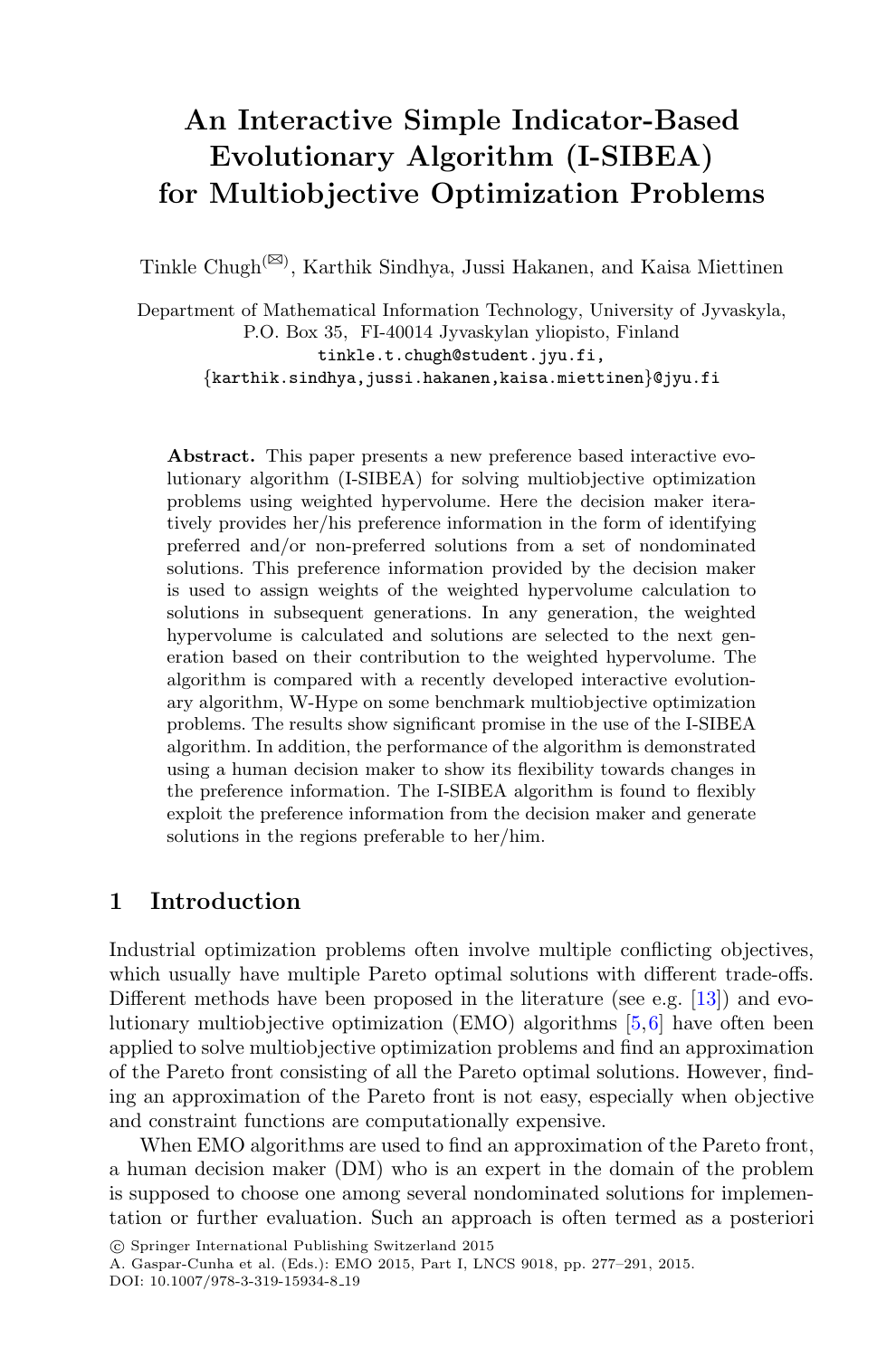approach in multiobjective optimization [\[13](#page--1-0)]. Since finding a good approximation of the Pareto front is often difficult, especially when more than two computationally expensive objectives are involved, it is practical to approximate a region of the Pareto front that is of interest to the DM. At least two different approaches involving preference information have been considered in the literature:

- 1. *a priori approaches* where the DM initially expresses her/his preference information, which is subsequently used to find a set of solutions reflecting her/his preferences [\[7](#page--1-3)[,9](#page--1-4)], and
- 2. *interactive methods* where the DM iteratively provides her/his preference information and drives the algorithm towards her/his preferred region(s) of the Pareto front  $[8, 12, 15]$  $[8, 12, 15]$ .

We can easily incorporate DM's preference information in indicator based evolutionary algorithms. These algorithms have been proposed in the literature [\[3](#page--1-8),[4\]](#page--1-9) to handle a large number of objectives and in this article we focus our attention on these algorithms. In them, a hypervolume of the dominated region of the objective space is used as the indicator of the quality of the approximation of the Pareto front due to the Pareto compliance of the indicator [\[16\]](#page--1-10). However, as the number of objectives increases, the calculation of the hypervolume gets extremely time consuming. Recently, a Monte-Carlo simulation based approach to calculate hypervolume has been proposed to speed up the calculation [\[2](#page--1-11)].

In this paper, we propose a new interactive preference based EMO algorithm called *interactive simple indicator-based evolutionary algorithm (I-SIBEA)* where different weights are associated with different regions of the Pareto front such that the importance given by the DM for different regions of the Pareto front can be altered. In the proposed algorithm, we extend the simple indicatorbased evolutionary algorithm (SIBEA) [\[16](#page--1-10)] to take into account the preference information of the DM iteratively and direct the search towards the preferred regions of the DM. Specifically, the DM is iteratively shown a set of nondominated solutions and asked to provide her/his preferences by classifying this set into preferred and/or non-preferred solutions. The weights of the preferred solutions in the weighted hypervolume calculation are subsequently altered such that their selection pressure is increased. Using preference information for both the preferred and non-preferred solutions simultaneously is a novel approach in preference based EMO algorithms and provides more flexibility to the DM in guiding the search.

The rest of the paper is organized as follows. In Section 2, we introduce the main concepts and discuss how the preference information is incorporated into the method. Then I-SIBEA algorithm is presented in Section 3 with detailed description. In Section 4, we present preliminary numerical experiments used to test the method. Finally, the conclusions are drawn in Section 5.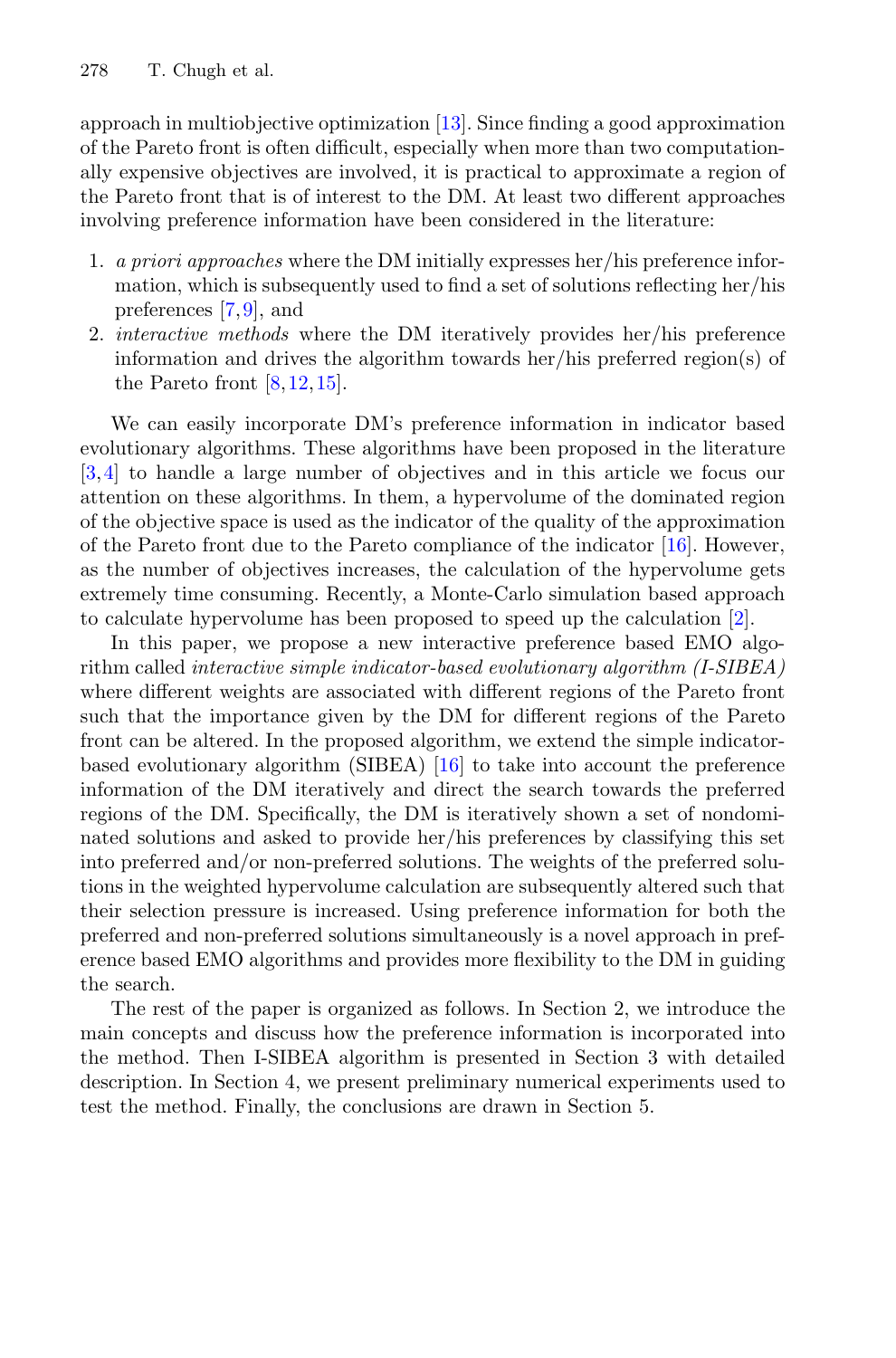### 2 Main Concepts and Principles of Utilizing Preference Information from the Decision Maker in I-SIBEA

#### 2.1 Concepts and Notations

We consider multiobjective optimization problems of the form [\[13](#page--1-0)]:

$$
\begin{array}{ll}\text{minimize } \{f_1(x), \dots, f_k(x)\} \\ \text{subject to} \quad x \in S \end{array} \tag{1}
$$

with  $k(\geq 2)$  objective functions  $f_i(x): S \to \mathbb{R}$ . The vector of objective function values is denoted by  $f(x) = (f_1(x), \ldots, f_k(x))^T$ . For the simplicity of presentation, we assume that all the objective functions are to be minimized. If some objective function  $f_i$  is to be maximized, it is equivalent to minimize  $-f_i$ . The (nonempty) feasible region (set) *S* is a subset of the decision variable region  $\mathbb{R}^n$  and consists of decision variable vectors  $x = (x_1, \ldots, x_n)^T$  that satisfy all the constraints. The image of the feasible region *S* in the objective region  $\mathbb{R}^k$ is called the feasible objective region (set) denoted by *Z*. The elements of *Z* are called feasible objective vectors denoted by  $f(x)$  or  $z = (z_1, \ldots, z_k)^T$ , where  $z_i = f_i(x), i = 1, \ldots, k$ , are the objective function values. An ideal objective vector  $z^* \in \mathbb{R}^k$  is determined by minimizing each objective function individually, that is  $z_i^* = \min_{x \in S} \text{imize } f_i(x)$ . We say that a vector  $z^1 \in \mathbb{R}^k$  is said to weakly dominate a vector  $z^2 \in \mathbb{R}^k$  and denoted by  $z^1 \preceq z^2$  if and only if for all  $1 \leq i \leq k$ .  $f_i(x^1) \leq f_i(x^2)$ .

In this paper, we consider an interactive preference based EMO algorithm, wherein a DM iteratively provides her/his preference information as a set of preferred and/or non-preferred solutions. To emphasize solutions in the preferred region, the weighted hypervolume,  $I^w_H(A)$  is used, where *A* is the set of nondominated solutions in the objective space. The weighted hypervolume is defined as the integral over the product of the weight distribution function  $w(z)$  and the attainment function  $\alpha(z)$  [\[16](#page--1-10)], that is,

$$
I_H^w(A) = \int \int_Z w(z) \alpha_A(z) dz
$$

where

$$
\alpha_A(z) = \begin{cases} 1 & \text{if } A \preceq z \\ 0 & \text{else} \end{cases}
$$

and  $A \preceq z$  represent that at least one element of A weakly dominates  $z \in Z$ .

#### 2.2 Incorporating Preference Information into the Algorithm

There are different ways to obtain preference information from the DM. In the preference based EMO algorithms literature where the hypervolume based selection criterion is used  $[3, 4, 16]$  $[3, 4, 16]$  $[3, 4, 16]$  $[3, 4, 16]$  $[3, 4, 16]$  $[3, 4, 16]$ , as far as we know, only the preferred solutions are considered as the preference information from the DM. In the proposed I-SIBEA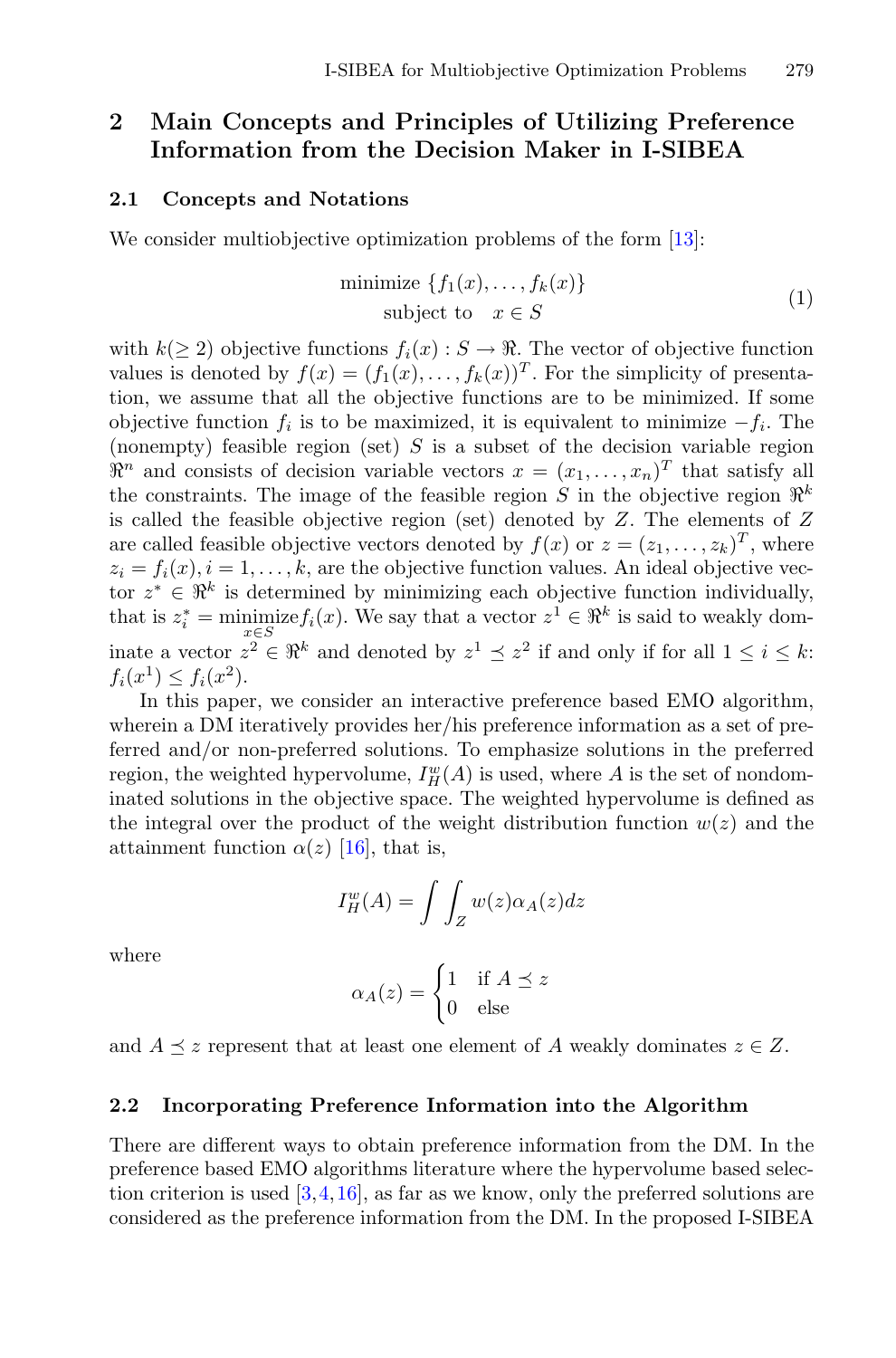algorithm, we provide the flexibility to the DM to give her/his preferences by selecting preferred and/or non-preferred solutions among a set of nondominated solutions shown to her/him. For example, if the DM selects only preferred solutions, the rest of the solutions can be regarded as either non-preferred solutions or solutions with no preference information. However, in this study we consider them as non-preferred solutions. On the other hand, if the DM selects both preferred and non-preferred solutions, the rest of the solutions are regarded as solutions with no preference information.

It is often assumed that the DM has prior information about the preferred solutions before starting the solution process [\[3](#page--1-8),[16\]](#page--1-10). In the I-SIBEA algorithm, it is not assumed that the DM has some prior information about preferred and/or non-preferred solutions and that the DM is consistent during interaction. The DM iteratively gives her/his preference information, which is used by the I-SIBEA algorithm to focus its search towards solutions that lie in the preferred region. In what follows, we discuss how DM's preferences are incorporated in the I-SIBEA algorithm.

As mentioned in the introduction, the proposed algorithm extends SIBEA to consider the preference information of the DM. After a fixed number of generations of SIBEA, in the first interaction with the DM, a set  $A \subset Z$  of nondominated solutions (in the objective space) is shown to the DM. The number of solutions shown is a parameter that the DM can set. Next, we suppose that the DM selects preferred and non-preferred solutions from the set *A*. Therefore, the obtained preference information creates a partition of *A* into three non-overlapping subsets:

 $AA = \{z \in A \mid z \text{ is preferred by the DM}\}$  $RA = \{z \in A \mid z \text{ is non-preferred by the DM}\}$  $IA = \{z \in A \mid$  no preference information is available from the DM for z $\}$ and  $A = AA \cup RA \cup IA$ .

After the partitioning of *A* into the three subsets, *Z* is partitioned into three regions based on the preferences from the DM. The regions are called dominated  $(Do)$ , preferred  $(Pr)$  and no preference information  $(In)$  and an example illustrating them is shown in Fig. [1](#page--1-12) for a biobjective optimization problem. The shaded region in the Fig. [1](#page--1-12) represents the infeasible region.

In what follows, three regions, *Do*, *Pr* and *In* are defined based on preference information from the DM. The weight distribution function is then derived using hypervolume of these three regions which is incorporated into the algorithm to calculate the weighted hypervolume.

The region *Do* is the part of *Z* which is weakly dominated by at least one element of *RA*:

$$
Do = \{ z \in Z \mid \text{there exists } \overline{z} \in RA, \overline{z} \preceq z \}.
$$

The hypervolume  $\mu(Do)$  and the weighted hypervolume  $w(Do)$  for region  $Do$ are calculated as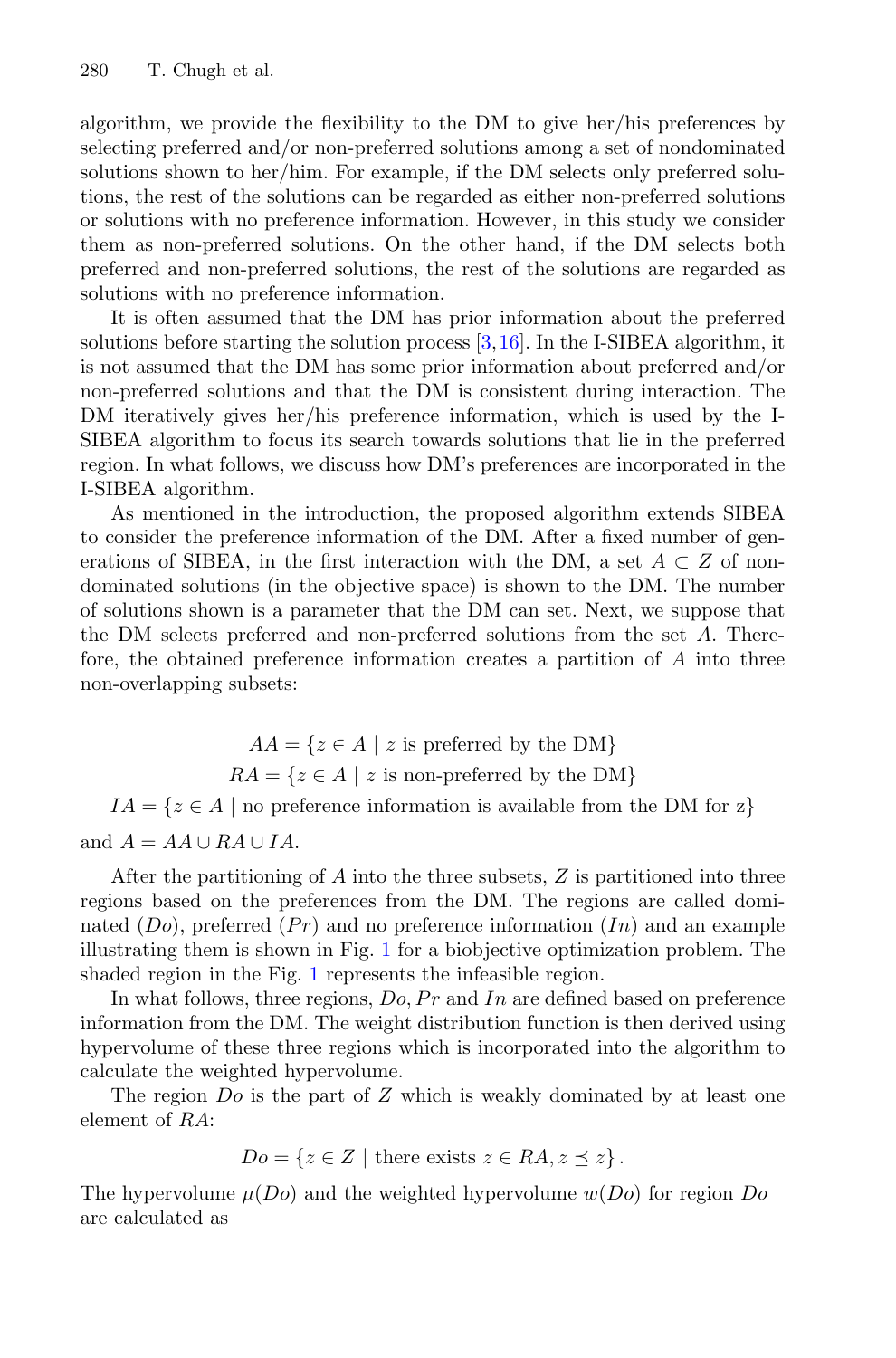

**Fig. 1.**  $AA = \{a, b, h, i\}$ ,  $RA = \{c, e, f\}$ ,  $IA = \{d, g\}$ . Regions: dominated, no preference information and preferred

$$
\mu(Do) = \int \int_{z} \alpha_{RA}(z) dz
$$

$$
w(Do) = I_H^{(w)}(RA).
$$

The region  $Pr$  is the part of  $Z$  which weakly dominates at least one element of *AA*:

 $Pr = \{z \in Z \mid \text{there exists } \overline{z} \in AA, z \preceq \overline{z}\}.$ 

The hypervolume  $\mu(Pr)$  and the weighted hypervolume  $w(Pr)$  for region  $Pr$ are calculated as

$$
\mu(Pr) = \int \int_{z} \alpha_{AA}(z) dz
$$

$$
w(Pr) = I_H^{(w)}(AA).
$$

The region  $In$  is the remaining part of  $Z$  (Fig. [1\)](#page--1-12):

$$
In = Z \setminus \{Do \cup Pr\}
$$

with the hypervolume  $\mu(In) = 1 - \mu(Do) - \mu(Pr)$ .

The reason to partition  $Z$  into these three regions is to emphasize the solutions that lie in the preferred region  $(Pr)$ . There can exist several ways to implement this principle. In the literature  $[3,12,16]$  $[3,12,16]$  $[3,12,16]$  $[3,12,16]$ , several weight distribution functions (e.g. stressing objectives with exponential weights, guiding single solutions with diractype weights etc.) are used to incorporate the DM's preference information in the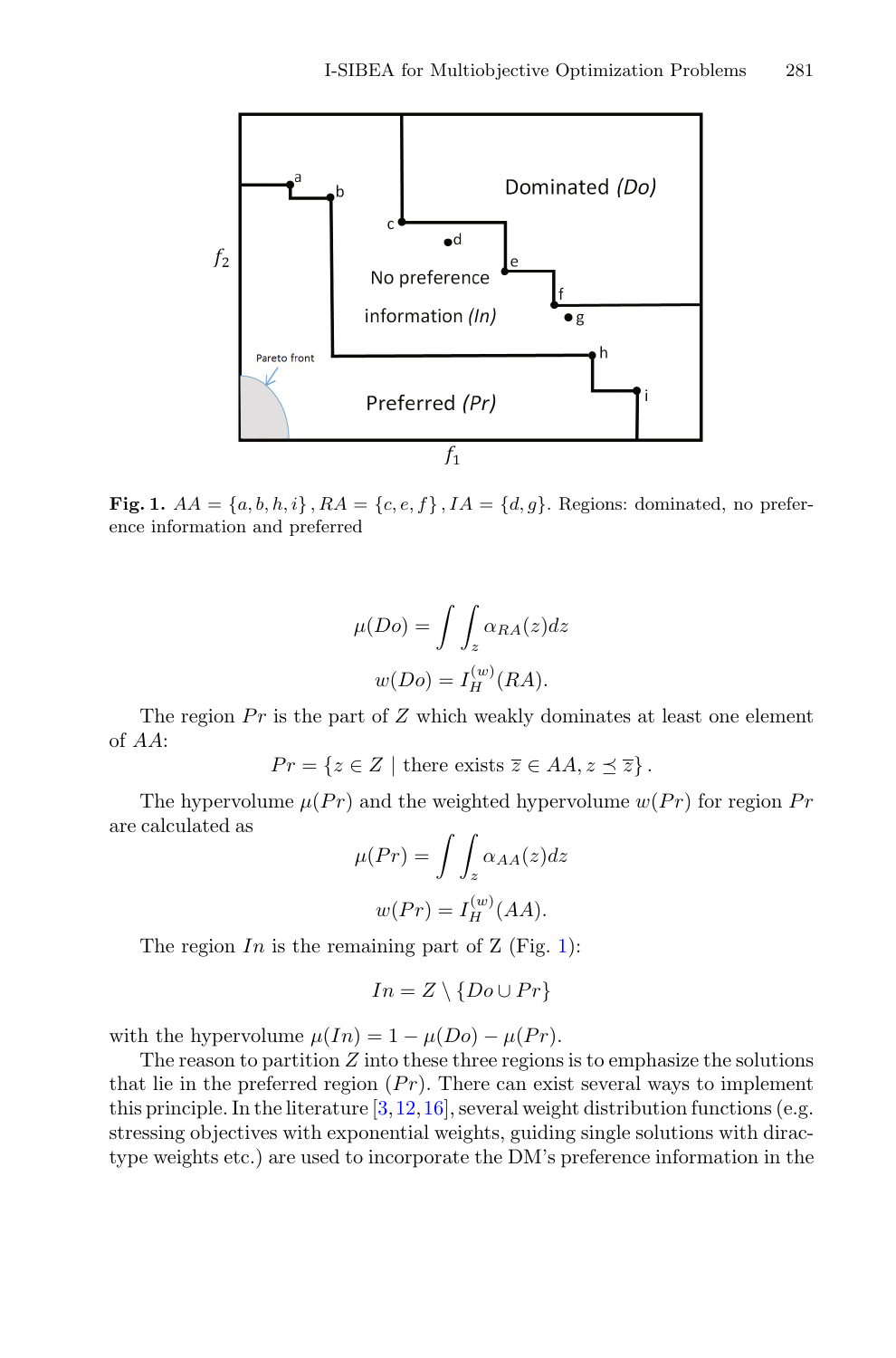solution process. We present here a uniform weight distribution as one of the possibilities. As the DM wants to avoid the non-preferred solutions,  $w(z)$  remains zero for the region *Do*. Therefore, we define the weight distribution function as:

$$
w(z) = \begin{cases} 0 & \text{for all } z \in Do \\ 1 & \text{for all } z \in In \\ 1 + \frac{\mu(Do)}{\mu(Pr)} & \text{for all } z \in Pr \end{cases}
$$

(so that  $\int \int_Z w(z) dz = 1$ ).

This weight distribution function is then used to calculate the weighted hypervolume in the subsequent generations and the solutions are selected based on their contribution to the weighted hypervolume. In this way, the preference information from the DM is incorporated into the algorithm. In what follows, the I-SIBEA algorithm is presented with detailed description.

## 3 Interactive Simple Indicator-Based Evolutionary Algorithm (I-SIBEA)

The main motivation of the proposed algorithm is to direct its search process towards solutions that lie in the preferred region defined by the DM's preferences. To do this, solutions having a large contribution to the weighted hypervolume are selected and solutions having the smallest contribution to the weighted hypervolume are removed from the population after every generation. This criterion of selecting solutions is common among hypervolume based search algorithms [\[16](#page--1-10),[17\]](#page--1-13). In the proposed I-SIBEA, in addition to hypervolume based selection criterion, different preference information from the DM is incorporated into the algorithm. In this algorithm, the DM gives her/his preference information by selecting preferred and/or non-preferred solutions. This preference information guides the algorithm to focus its search direction for solutions that lie in the preferred region. The algorithm is presented in the I-SIBEA algorithm and we discuss now the step by step procedure of the algorithm.

Initially, a population *P* of individuals of size *NP* is created randomly in step 1. Next in step 2, crossover and mutation operators are used to create an offspring population  $Q$  of the same size  $(NP)$ . The parent and the offspring populations are combined  $P := P + Q$  and then environmental selection is used to select individuals as mentioned in step 3 of the I-SIBEA algorithm. Nondominated sorting [\[14\]](#page--1-14) is used to rank the individuals of the combined population and different fronts  $F_i$ ,  $i = 1, 2, \ldots$  are identified. These fronts are added to an empty set *P*1 as long as the size of the population of *P*1 becomes equal to or exceeds *NP*. If the size of *P*1 is *NP*, the population for next generation is set as  $P := P1$ . Otherwise, the set of individuals in the worst rank front in *P*1 is identified and denoted by  $P'$ . To remove solutions from the worst rank front so that the population size of *P*1 does not exceed *NP*, the usual hypervolume based selection is used. For each solution  $z \in P'$ , the loss in the hypervolume  $d(z) = I(P') I(P' \setminus z)$  is determined, where *I* is the hypervolume indicator and represented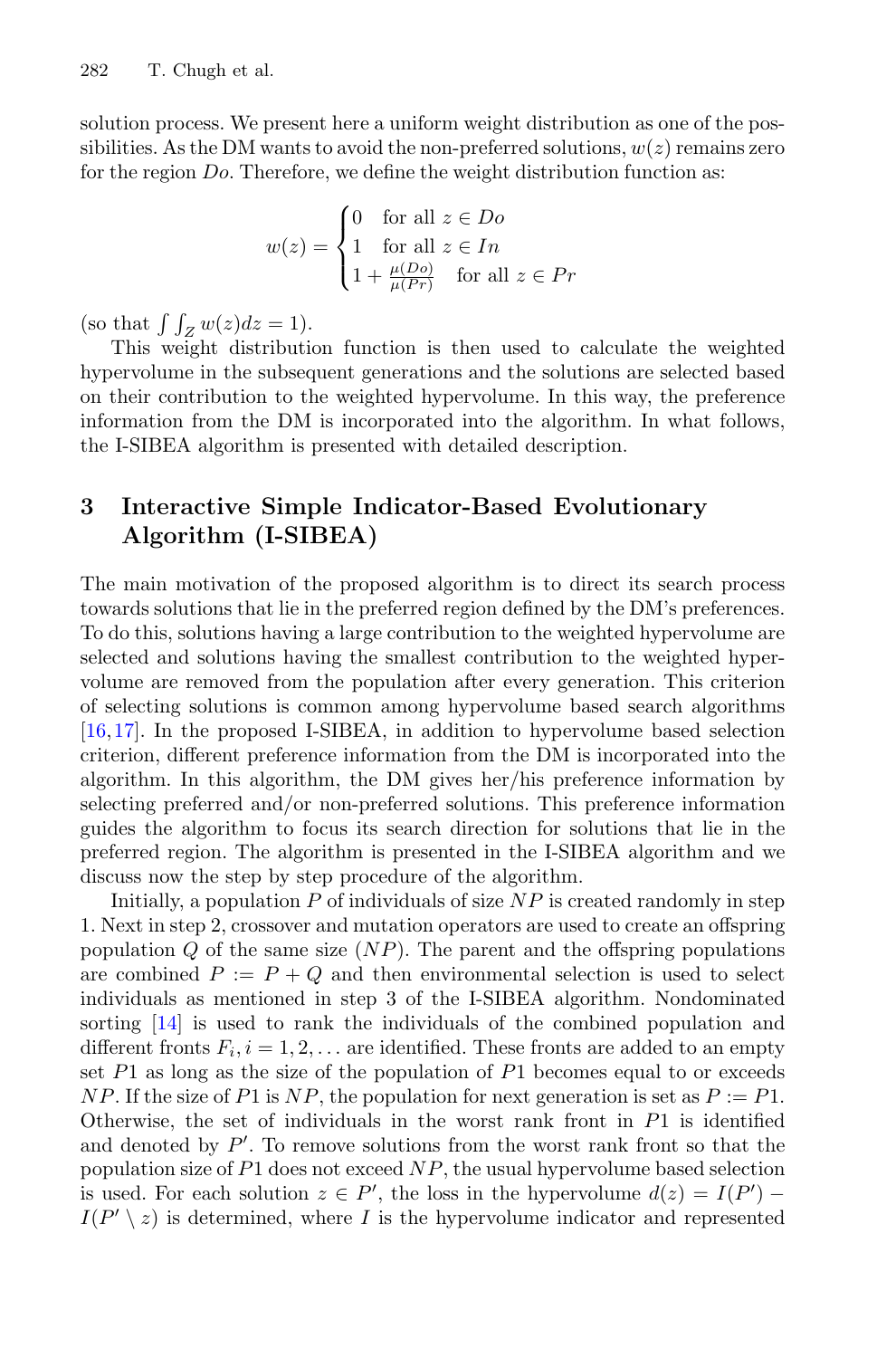#### Algorithm: An interactive simple indicator-based evolutionary algorithm (I-SIBEA)

**Input to algorithm:**  $NP =$  population size;  $NG =$  maximum number of generations Input from DM: *DA* = maximum number of solutions to be shown to the DM (default is maximum 5);  $AA =$  preferred and  $RA =$  non-preferred solutions after each interaction;  $H =$  maximum number of interactions

- **Output:**  $f^*$  = Pareto optimal solution obtained by projecting the most preferred solution to the Pareto front, where  $f^* \subseteq A$  and A is the set of nondominated solutions in the last population
- Step 1 (Initialization): Generate an initial set *P* of decision vectors of size *NP*; set the generation counter  $m := 1$ ; set the interaction step *intr*  $:= 0$ ;  $NA :=$  number of points in *A*; set number of generation before first interaction  $NI := round(NG/H)$ ; set  $N := NI$ ; set the hypervolume indicator  $I := \mu(\cdot)$ .
- Step 2 (Mating): Create an offspring population *Q* using crossover and mutation operators. Set  $P := P + Q$  (multi-set union).
- Step 3 (Environmental Selection): Rank the population *P* using nondominated sorting and identify different fronts  $F_i$ ,  $i = 1, 2, \ldots$  and do the following four steps  $(a-d)$ .
	- a. Set a new population  $P1 = \phi$ . Set a count  $i = 1$  and perform  $P1 = P1 + F_i$  and as long as  $|P_1| > NP$  and set  $i = i + 1$ . Here,  $|P_1|$  denotes the cardinality of *P*1.
	- b. If  $|P1| = NP$ , set  $P := P1$  and go to step 4 otherwise determine the set of individuals  $P' \subseteq P1$  with the worst rank.
	- c. if  $m \leq N$  and  $N = NI$ For each solution  $z \in P'$  determine the loss  $d(z)$  in the hypervolume *I* if it is removed from  $P'$ , i.e.,  $d(z) := I(P') - I(P' \setminus z)$ . else

Identify  $P'_{P_T}$  i.e. the solutions  $x \in P'$  belonging to region  $Pr$  and perform  $P1 =$  $P1 \setminus P' + P'_{Pr}$ 

- 1. If  $|P1| > NP$ , for each solution in  $z \in P'$  belonging to Pr determine the  $\log d(z)$  in the hypervolume *I* if it is removed from *P'*, i.e.,  $d(z) := I(P') - I(z)$  $I(P' \setminus z)$ .
- 2. Else determine the loss in weighted hypervolume  $d(z) := I(P') I(P' \setminus z)$ for each solution  $z \in P'$  belonging to the regions  $Do$  and  $In$ .
- d. Remove the  $|P1| NP$  solutions from  $P'$  with the smallest loss  $d(z)$  (ties are broken randomly) and include the remaining solutions of  $P'$  into  $P1$ . Set  $P :=$ *P*1*.*
- **Step 4:** If  $m \geq NG$  or  $m \geq N$  then go to step 5. Otherwise set  $m := m + 1$  and go to step 2.
- Step 5 (Identify *A*): Set *A* as the set of nondominated solutions in *P*. If *NA > DA*, remove additional solutions by using e.g. clustering.
- Step 6 (Interaction with DM): Show *DA* solutions of *A* to the DM and set *intr* := *intr* + 1. If the DM wants to stop or  $m \ge NG$ , go to step 7 otherwise go to step 8.
- **Step 7** (Termination): Ask the DM to select the most preferred solution  $(f^*)$  from *DA*. Obtain the final solution by projecting  $f^*$  to the Pareto front and terminate the algorithm.
- Step 8: Ask the DM to classify *DA* into *AA* and/or *RA* and derive the sets *Do, In* and *Pr* to get the updated weighted hypervolume  $w(\cdot)$ . Set  $I := w(\cdot); NI = \frac{NG - NI}{H - intr};$  $N := m + NI$  and  $m := m + 1$ . Go to Step 2.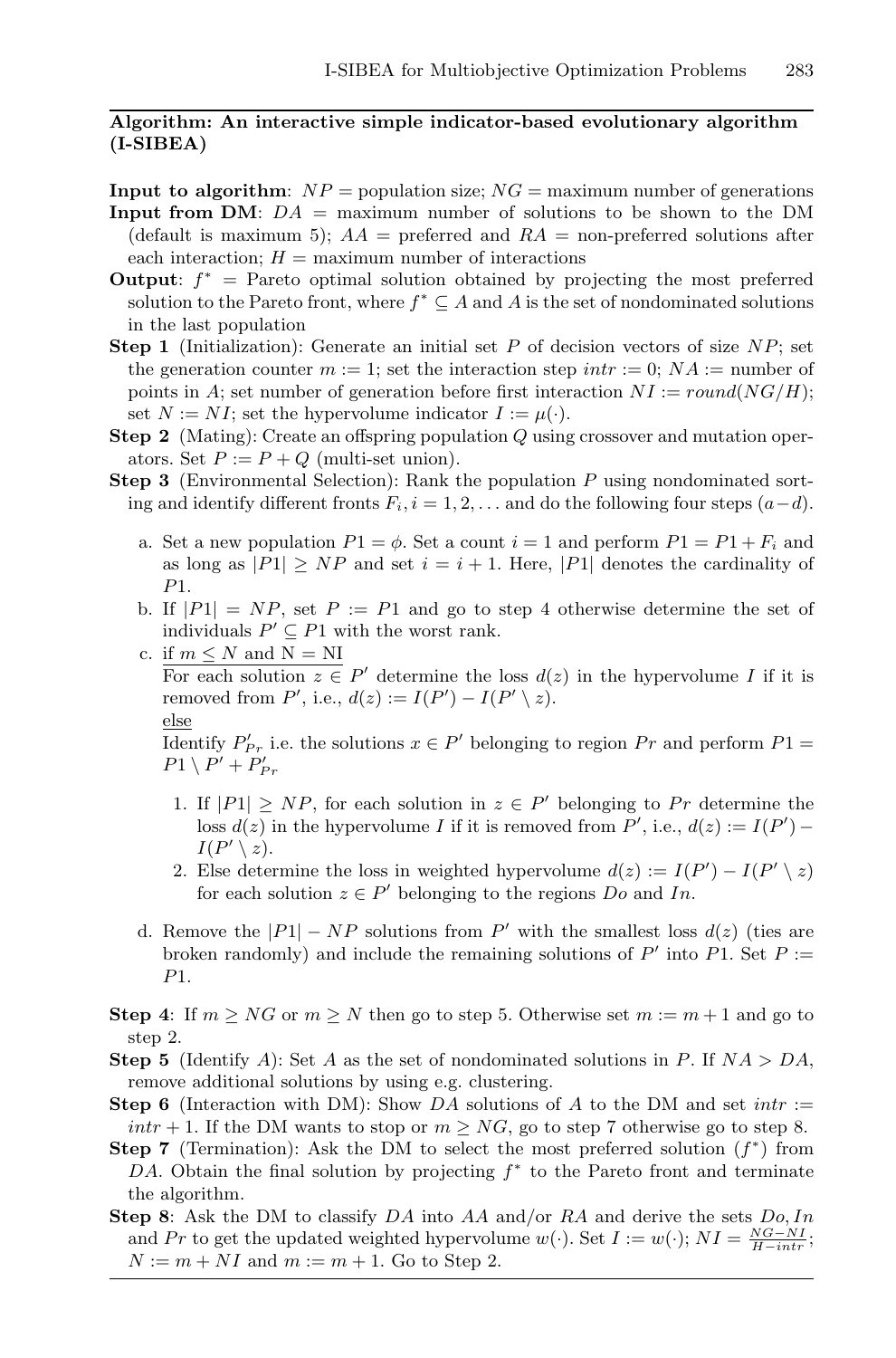as the hypervolume or the weighted hypervolume for a given set. The solution with the smallest loss is removed until the size of the population does no longer exceed NP and the population is set as  $P := P1$  for the next generation. After a fixed number of generations,  $NI$  in step 4, the DM interacts with the algorithm. In step 5, a fixed number of nondominated solutions  $DA \subseteq A$  (input from the DM) is identified and then shown to her/him in step 6, where *A* is the set of nondominated solutions. There exist different ways to select the fixed number of solutions from *A* and we use k-means clustering [\[11](#page--1-15)] in this study. Here, a solution is selected randomly from each cluster and shown to the DM. In step 7, if the DM wants to quit, s(he) selects the most preferred solution  $f^*$  from *DA*. The final solution is obtained by projecting  $f^*$  to the actual Pareto front by optimizing an achievement scalarizing function (ASF) [\[13\]](#page--1-0), that is by solving the problem

$$
\text{minimize } \max_{i=1,\dots,k} \left[ w_i(f_i(x) - f_i^*) \right] + \rho \sum_{i=1}^k w_i(f_i(x) - f_i^*)
$$
\n
$$
\text{subject to } x \in S. \tag{2}
$$

where  $\rho > 0$  is the augmentation coefficient which takes a small positive value e.g.  $10^{-6}$ . The weight vector  $w_i = \frac{1}{z_i^{max} - z_i^{min}}$  is assigned to each objective function. The maximum and minimum values of each objective function in the set *A* are represented by  $z_i^{max}$  and  $z_i^{min}$ , respectively. One of the advantages for using an ASF is that the optimal solution of an ASF is always Pareto optimal [\[13\]](#page--1-0). Therefore, optimizing an ASF ensures that final solution is locally Pareto optimal. Since we assume that less is preferred to more for the DM, the projected solution is at least as preferred to the DM as the solution s(he) selected. We can utilize an equivalent differentiable formulation of ASF when all the objective functions are differentiable by adding extra real valued variable, δ and *k* new constraints [\[13\]](#page--1-0)

minimize 
$$
\delta + \rho \sum_{i=1}^{k} w_i (f_i(x) - f_i^*)
$$
  
\nsubject to  $w_i (f_i(x) - f_i^*) \le \delta$  for all  $i = 1, ..., k$   
\n $x \in S \delta \in \Re$ . (3)

In addition to termination by the DM, the solution process is ended if the maximum number of generations (NG) is reached. In that case, solutions  $DA \subseteq A$ are shown to the DM and (s)he is asked to select the the most preferred solution (*f* <sup>∗</sup>). This solution is then projected to the Pareto front and the final solution is obtained by solving problem  $(2)$  or  $(3)$  with a single objective optimization method appropriate to the characteristics of the problem in question. A local search method can be used since the evolutionary algorithm is supposed to take care of the global search. If the termination criterion is not met, the DM is then asked in step 8 to select preferred (*AA*) and non-preferred solutions (*RA*) from *DA* to get the three non-overlapping subsets *AA, RA* and *IA*. The three regions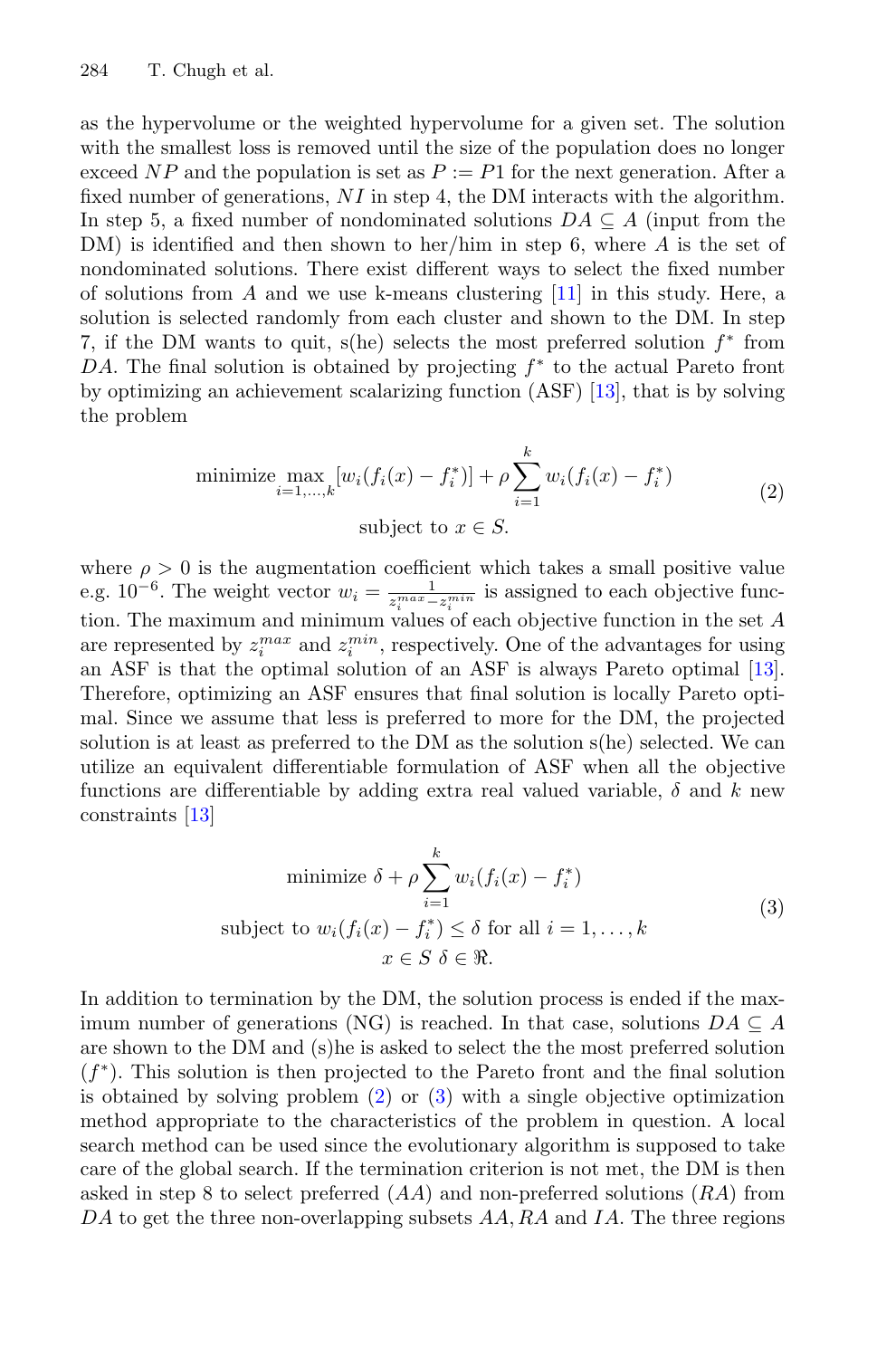*Do, Pr* and In are then derived using this preference information to get the weight distribution function. This completes one interaction with the DM. The weight distribution function is then used to calculate the weighted hypervolume as the selection criterion in the subsequent generations.

In the next generation (after the first interaction), the offspring are created again in step 2 and other steps are then followed. If the population size exceeds *NP* in *P*1, solutions  $z \in P'$  belonging to region *Pr* are identified and denoted by  $P'_{Pr}$ . The set *P*1 is then updated as  $P_1 := P_1 \setminus P' + P'_{Pr}$ . If the size of the population of *P*1 exceeds *NP*, the usual hypervolume based selection is used to remove the solutions from  $P'$  belonging to region  $Pr$ . Otherwise, the solutions  $z \in P'$  belonging to regions *Do* and *In* are added to *P*1. If the population size exceeds *NP*, the weighted hypervolume based selection is used to remove solutions  $z \in P'$  belonging to regions *Do* and *In*. This principle of selecting individuals emphasizes solutions in the preferred region. The regions  $Do, Pr$ and *In* are updated after every interaction after the DM has classified *DA* into *AA* and *RA*. In this way, the DM gives her/his preference and the weights of the solutions in the weighted hypervolume calculation are altered in such a way that solutions in *Pr* are emphasized and solutions in *Do* are avoided.

In the proposed algorithm, the DM has the freedom to choose the number of times (s)he wishes to interact with the algorithm. From this input, the maximum number of generations (*NG*) is uniformly divided by *H* to get the number of generations before each interaction. For example, the first interaction will take place after  $NI = NG/H$  generations and the second interaction will take place after  $N = NI + (NG - NI)/(H - 1)$  generations. Even though, the maximum number of interactions  $H$  is given by the DM in the beginning, the DM is free to change it during any interaction. However, this is not presented in the algorithm but if the DM gives her/his updated number of interactions, the remaining generations can be uniformly divided accordingly. In the next section, the algorithm is tested using some benchmark problems.

#### 4 Numerical Experiments

The I-SIBEA algorithm was tested on standard benchmark problems [\[5](#page--1-1)] with 2-3 objectives and 7-11 decision variables. Firstly, we compare I-SIBEA against a recently proposed interactive weighted hypervolume based algorithm called W-Hype [\[4](#page--1-9)]. One of the main differences between W-Hype and I-SIBEA is that W-Hype considers information for only preferred solutions while I-SIBEA considers information for both preferred and non-preferred solutions. To enable easy comparison, we use the same set of test problems i.e. DTLZ2, ZDT4 and DTLZ1 and the same criterion of  $[12]$  $[12]$  to get the number of generations before each interaction as used in W-Hype. The parameter values used in I-SIBEA are provided in Table [1.](#page--1-18) In all three problems, polynomial mutation (distribution index is 20 and probability of mutation is 1/number of decision variables) and simulated binary crossover (distribution index is 20 and probability of crossover is 0.9) were used. While testing the algorithm for these test problems, we replaced the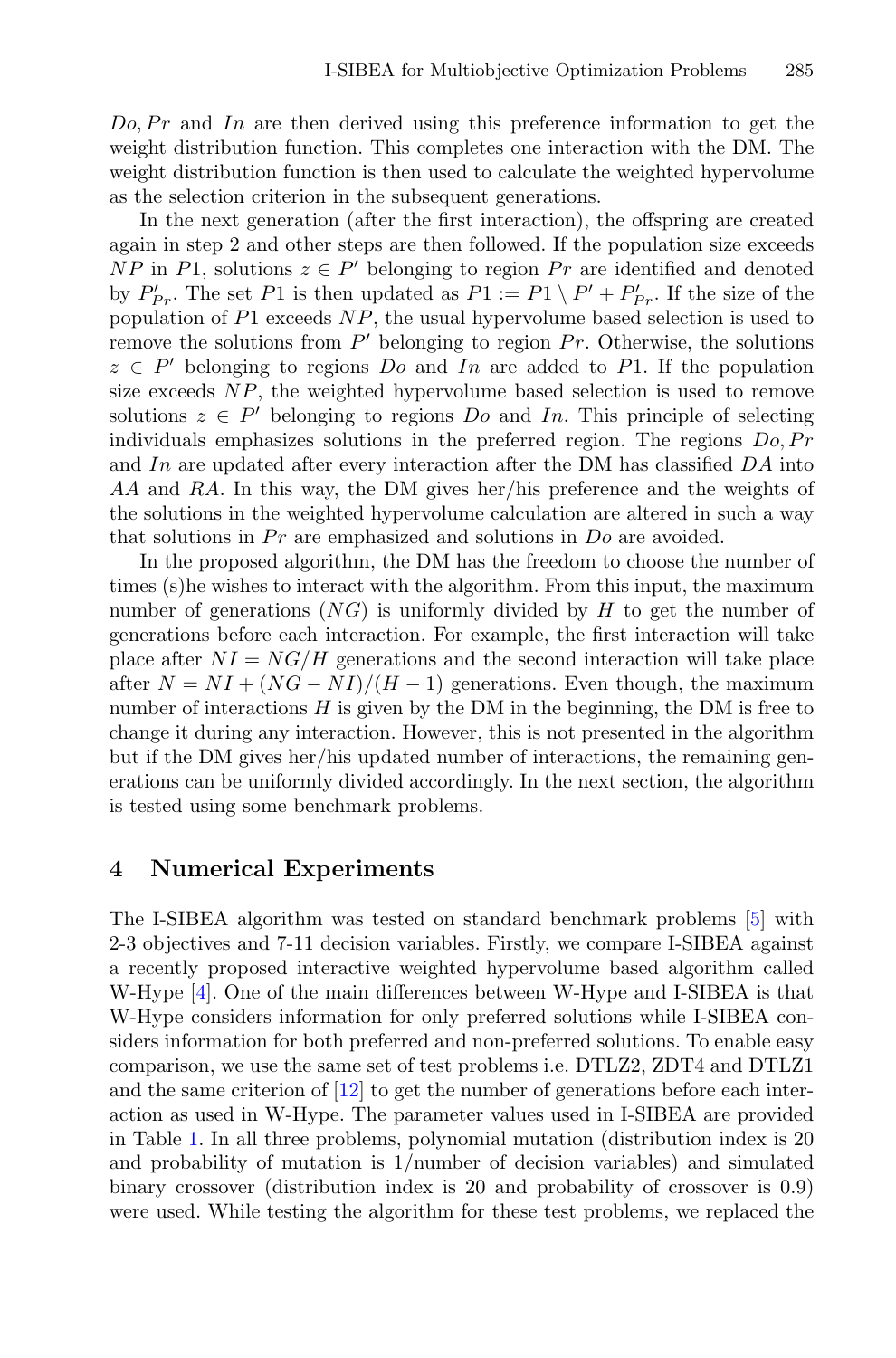DM by a weighted Chebyshev function  $\max_{i=1,...,k} [w_i(f_i(x) - z_i^*)]$  at each interaction step with  $z_i^*$  as the ideal objective vector. The weight vector  $(w_1, \ldots, w_k)^T$  is assigned to each objective function and used to describe the DM's preferences. After each interaction step, the solution that minimized the weighted Chebyshev function was considered as the preferred solution (*AA*) and the rest of the solutions were considered as non-preferred solutions (*RA*) i.e. it was assumed that there were no solutions with no preference information  $(IA)$ . This setting was used to be able to compare I-SIBEA with W-Hype (where this setting had been used).

|                                         | DTLZ2   | ZDT4   | DTLZ1                                       |
|-----------------------------------------|---------|--------|---------------------------------------------|
| Number of decision variables/objectives | 11/2    | 10/2   | 7/3                                         |
| Ideal vector                            | (0,0)   | (0,0)  | (0,0,0)                                     |
| Population size                         | 50      | 100    | <b>200</b>                                  |
| Number of interactions                  | 2,4,6,8 | 4.6    | 4,6                                         |
| Weight vector                           |         |        | $(0.2, 0.8)$ $(0.5, 0.5)$ $(0.7, 0.2, 0.1)$ |
| Number of independent runs              | 30      | 50     | 10                                          |
| Total number of function evaluations    | 20,000  | 40,000 | 120,000                                     |

Table 1. Parameters used in this study

To measure the performance of the proposed algorithm, mean, standard deviation, absolute deviation and optimal Chebyshev function value were calculated after a maximum number of function evaluations. In the three tables reporting the results of I-SIBEA and W-Hype, the values of performance criteria are written in bold face if the difference was greater than 0.001. The algorithm was also tested by varying the maximum number of interactions. The comparison of the present algorithm with W-Hype for DTLZ2 is shown in Table [2.](#page--1-19)

Table 2. Results for DTLZ2: algorithm, number of interactions (H), mean, standard deviation (Std.), absolute deviation (Abs.), optimal Chebyshev function value (*C*∗) and number of function evaluations (nfun)

| Algorithm      | Н              | Mean    | Std.     | Abs.    | $C^*$   | nfun   |
|----------------|----------------|---------|----------|---------|---------|--------|
| <b>I-SIBEA</b> | $\overline{2}$ | 0.21500 | 0.052800 | 0.03230 | 0.19400 | 20,000 |
|                | 4              | 0.19430 | 0.000571 | 0.00030 | 0.19400 | 20,000 |
|                | 6              | 0.19410 | 0.000121 | 0.00006 | 0.19400 | 20,000 |
|                | 8              | 0.19410 | 0.000042 | 0.00003 | 0.19400 | 20,000 |
| W-Hype         | $\overline{2}$ | 0.19418 | 0.000114 | 0.00016 | 0.19403 | 25,000 |
|                | $\overline{4}$ | 0.19413 | 0.000064 | 0.00010 | 0.19403 | 25,000 |
|                | 6              | 0.19411 | 0.000053 | 0.00009 | 0.19403 | 25,000 |
|                | 8              | 0.19410 | 0.000049 | 0.00007 | 0.19403 | 25,000 |

The results show that W-Hype performed better than I-SIBEA for  $H = 2$ . Otherwise, equivalent results were obtained for  $H = 4, 6, 8$  and I-SIBEA needed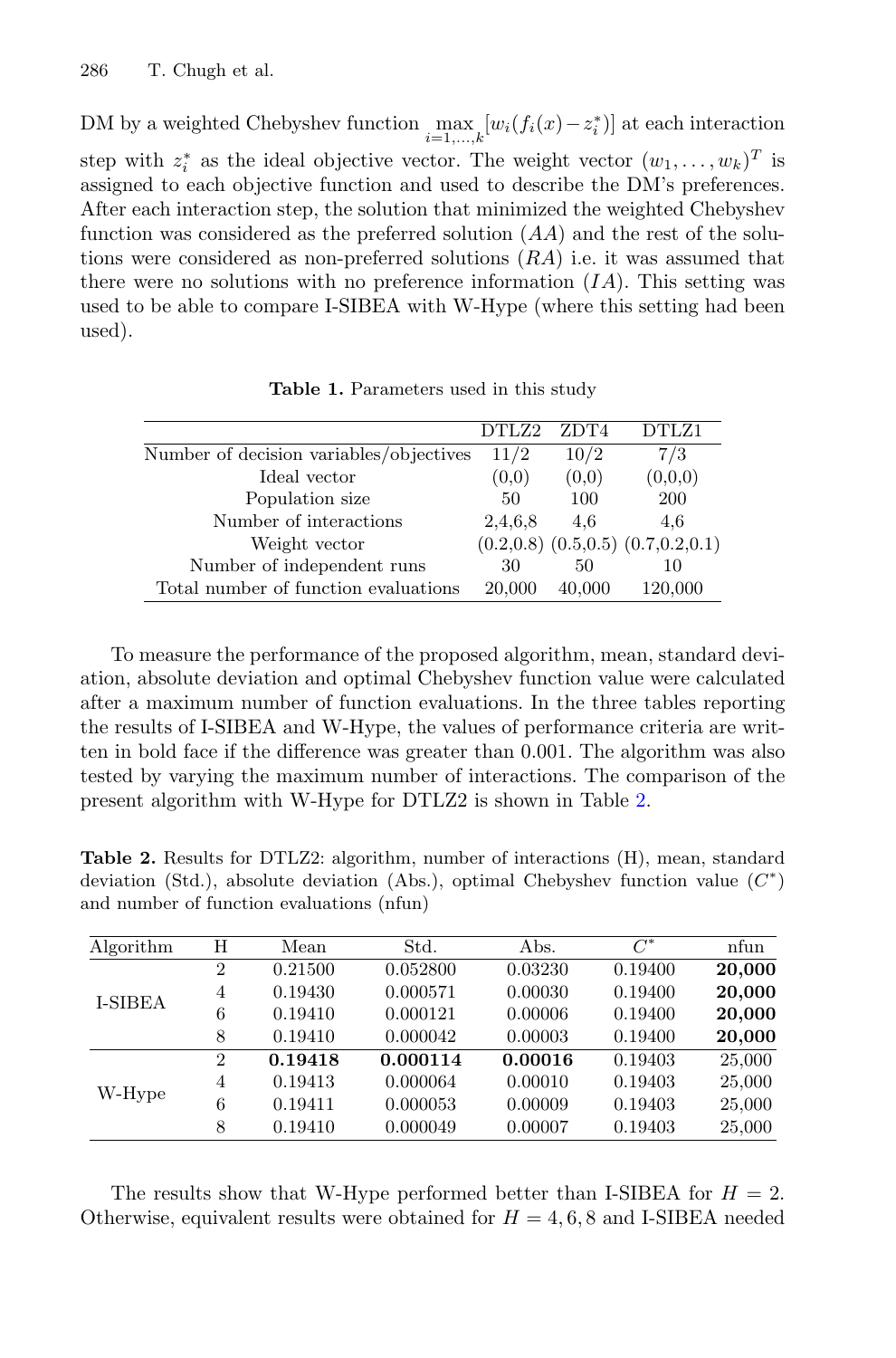fewer function evaluations when compared with W-Hype. The total number of function evaluations used for this problem by W-Hype and I-SIBEA were 25*,* 000 and 20*,* 000, respectively. In addition, better results were obtained by both algorithms with increase in *H*. We also observed that, after a certain number of generations, the mean of the weighted Chebyshev function did not change for  $H = 4, 6$  and 8 which indicates the convergence of the algorithm. Moreover, there was no considerable difference in the results for  $H = 6$  and  $H = 8$  in I-SIBEA and, therefore, we restricted ourselves to  $H = 4$  and 6 when solving the following two problems.

In case of the ZDT4 problem, the weight vector  $w = (0.5, 0.5)^T$  was used in the weighted Chebyshev function to identify the preferred solution (*AA*). The comparison of I-SIBEA with W-Hype is shown in Table [3.](#page--1-20) I-SIBEA performed better than W-Hype both in terms of results obtained and the number of function evaluations used. I-SIBEA used 40,000 function evaluations and converged in 50% fewer function evaluations as comparison with W-Hype.

Table 3. Results for ZDT4: algorithm, number of interactions (H), mean, standard deviation (Std.), absolute deviation (Abs.) , optimal Chebyshev function value (*C*∗) and number of function evaluations (nfun)

| Algorithm      | H | Mean    | Std.     | Abs.    | $C^*$   | nfun   |
|----------------|---|---------|----------|---------|---------|--------|
| <b>I-SIBEA</b> | 4 | 0.19180 | 0.001600 | 0.00100 | 0.19100 | 40,000 |
|                | 6 | 0.19110 | 0.000262 | 0.00016 | 0.19100 | 40,000 |
| W-Hype         | 4 | 0.35591 | 0.203362 | 0.16493 | 0.19098 | 80,000 |
|                | 6 | 0.36171 | 0.230273 | 0.17073 | 0.19098 | 80,000 |

Next, we tested I-SIBEA on a 3-objective DTLZ1 problem. The weight vector  $w = (0.7, 0.2, 0.1)^T$  was used in weighted Chebyshev function to identify the preferred solution (*AA*). Table [4](#page--1-21) shows the results of this study. For this problem as well, equivalent results were obtained in 62*.*5% fewer function evaluations. I-SIBEA used 120,000 function evaluations in contrast to W-Hype which used 320,000 function evaluations. In all three problems, better or equivalent results were obtained but I-SIBEA always consumed fewer function evaluations. The reason for fewer function evaluations using I-SIBEA can be attributed to the use of preference information of both preferred and non-preferred solutions when compared to W-Hype, where only preferred solutions were considered as the preference information from the DM. This extra information on non-preferred solutions can help the algorithm to avoid solutions in the corresponding regions in subsequent generations and converge faster to solutions in the preferred region. In addition, the DM has more options of how to express one's preferences.

To show the flexibility of the proposed algorithm, a fourth case study was performed on the ZDT4 problem (as it is easy to visualize a biobjective optimization problem), where a DM was involved. In the beginning of the solution process, the DM was asked to provide the maximum number of interactions i.e.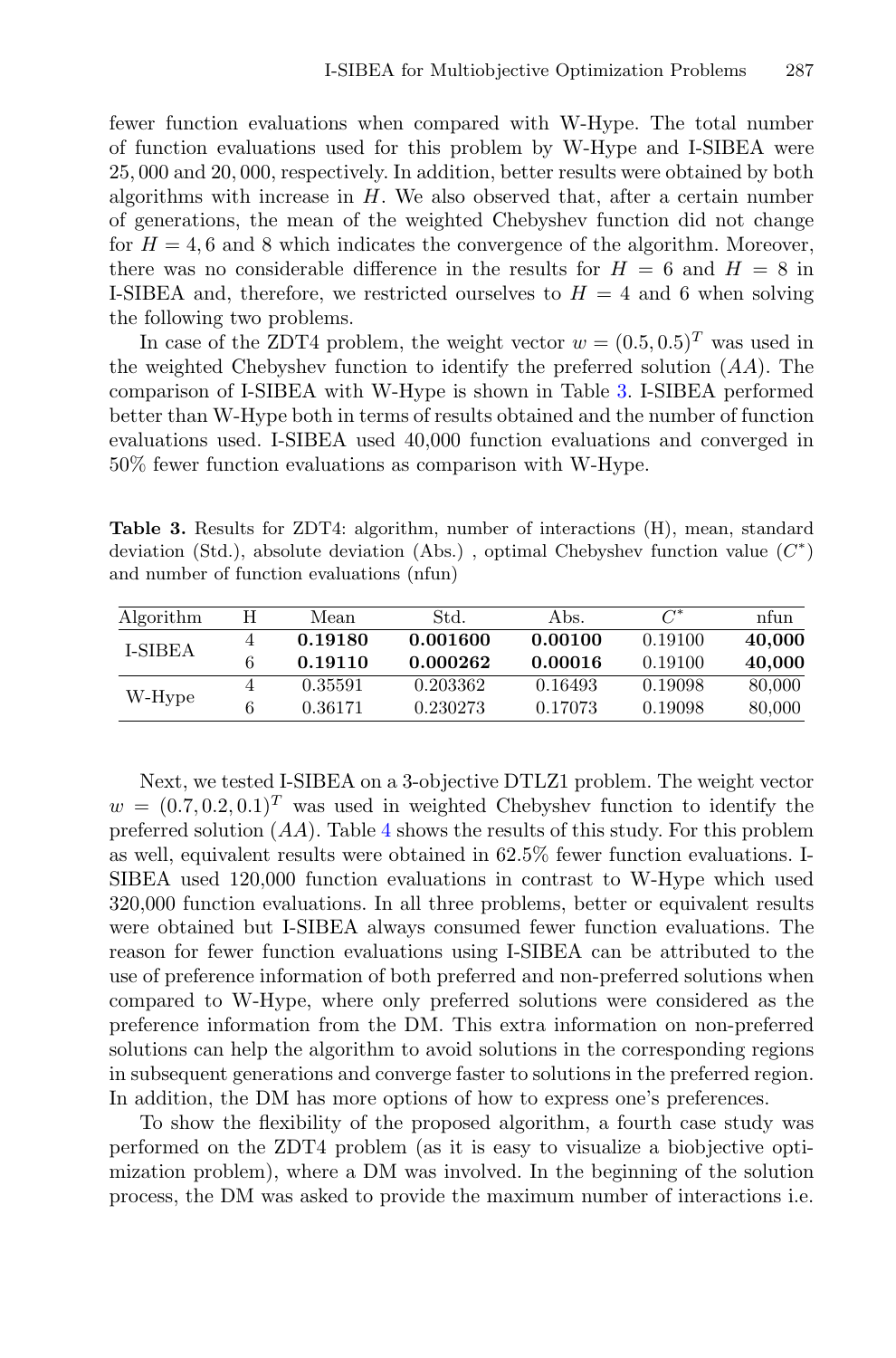| Algorithm      | H | Mean    | Std.     | Abs.    | $C^*$   | nfun    |
|----------------|---|---------|----------|---------|---------|---------|
| <b>I-SIBEA</b> | 4 | 0.03090 | 0.000397 | 0.00035 | 0.03050 | 120,000 |
|                | 6 | 0.03080 | 0.000167 | 0.00014 | 0.03050 | 120,000 |
| W-Hype         | 4 | 0.03048 | 0.000069 | 0.00005 | 0.03043 | 320,000 |
|                | 6 | 0.03045 | 0.000026 | 0.00002 | 0.03043 | 320,000 |

Table 4. Results for DTLZ1: algorithm, Number of interactions (H), mean, standard deviation (std.), absolute deviation (abs.), optimal Chebyshev function value (*C*∗) and number of function evaluations (nfun)

how many times he wanted to interact with the algorithm. In addition, the flexibility is given to the DM to change the number of nondominated solutions (*DA,* default is maximum 5) he wanted to see during interaction. In this study, the maximum number of generations (*NG*) was uniformly divided into 6 times for the interaction with the DM as mentioned in the I-SIBEA algorithm. The other parameters used for this problem are shown in Table [5.](#page--1-22)

Table 5. Parameters used in the fourth case

|                                         | ZDT4                  |
|-----------------------------------------|-----------------------|
| Number of decision variables/objectives | 10/2                  |
| Population size                         | $50^{\circ}$          |
| Number of interactions                  | 6 (Input from the DM) |
| Maximum number of generation            | 400                   |
|                                         |                       |

The results of this study are shown in Fig. [2.](#page--1-23) The first scatter plot shows the nondominated solutions (*A*) before the first interaction. For the first interaction, the DM wanted to see 5 nondominated solutions and k-means clustering was used to get them. The DM then selected the preferred (*AA*) and non-preferred solutions (*RA*) which are shown in the second scatter plot. The solutions obtained before the second interaction are also plotted in the same plot to show the search direction of I-SIBEA. The solution process was then continued until the second interaction. In Fig. [2,](#page--1-23) the preferred and non-preferred solutions are shown for five interactions. In this study, the DM changed his preferences in the subsequent interactions or in other words, the DM was not consistent with his preferences as shown in Fig. [2.](#page--1-23) The I-SIBEA algorithm was found to exploit the preference information provided by the DM and generate solutions in the regions preferable to the DM. This shows that the algorithm is flexible to changes in the preferences and can find solutions in the preferred region. After completion of the maximum number of generations, the DM interacted again ( $6^{th}$  time) and selected the most preferred solution. This solution was then projected to the Pareto front by solving problem [\(3\)](#page--1-17). We used here fmincon from MATLAB optimization toolbox to solve problem [\(3\)](#page--1-17). In this study,  $f_1 = 0.096327$  and  $f_2 = 0.7074$  were the most preferred objective function values after the final interaction and  $f_1 = 0.094345$ and  $f_2 = 0.69284$  were the final objective function values.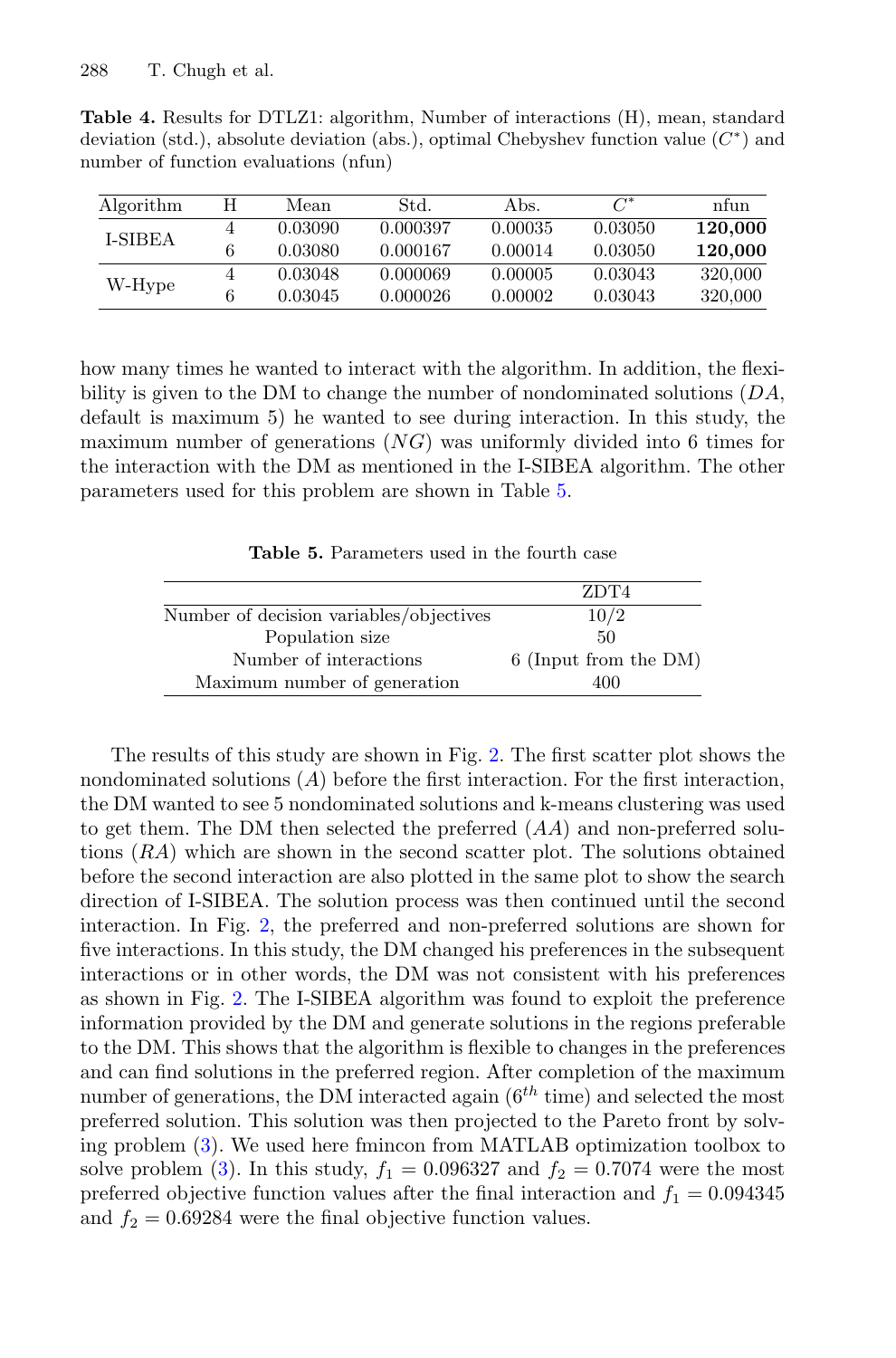

Fig. 2. Decision making process using I-SIBEA algorithm for the ZDT4 problem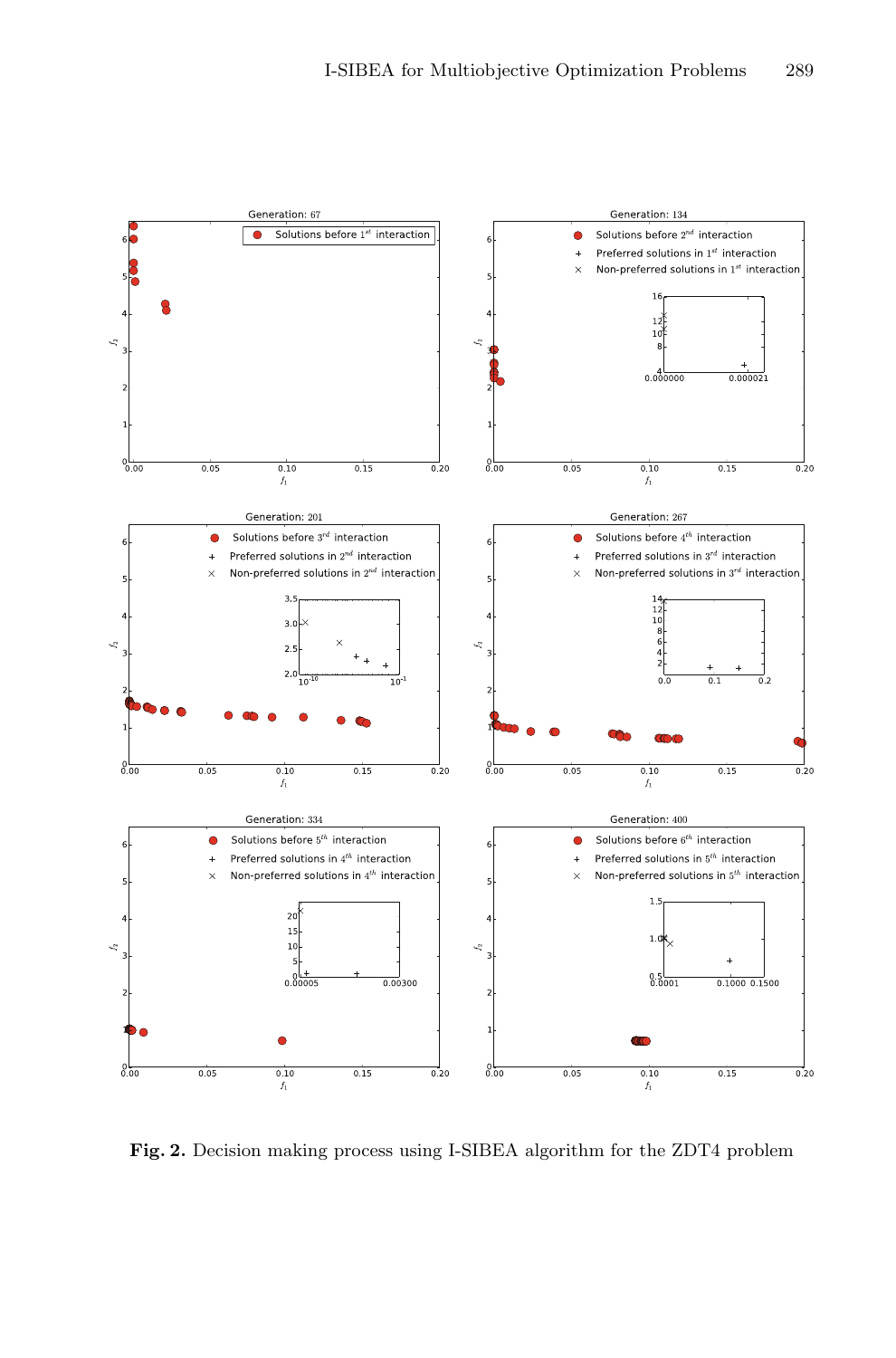The proposed algorithm directed its search towards the DM's preferences and also changed its search direction with changes in the preferences. Therefore, the algorithm emphasized solutions in the preferred region and was flexible to the DM's preferences. In addition, the optimality of the chosen preferred solution was guaranteed (at least locally).

### 5 Conclusions

In this paper, an interactive simple indicator-based evolutionary algorithm called I-SIBEA is proposed. In this algorithm, the DM's preferences are taken into account in terms of preferred and/or non-preferred solutions. The information for non-preferred solutions helps the algorithm to avoid such solutions in subsequent generations. In this algorithm, the DM can decide how many times s(he) wants to interact with the algorithm and how many solutions s(he) wants to compare while interacting. Therefore, the DM does not need to compare more solutions than (s)he is able to consider at a time. In addition, the algorithm is flexible towards changes in the preferences from the DM. Hence, the algorithm does not assume that the DM has some prior information about preferred and/or nonpreferred solutions. Furthermore, unlike typical evolutionary algorithms that cannot guarantee optimality, at least local Pareto optimality of the final solution is guaranteed as it is projected to the Pareto front by optimizing an achievement scalarizing function.

We have compared the performance of I-SIBEA with the W-Hype algorithm. I-SIBEA performed equivalent or better in terms of results obtained but needed fewer function evaluations to get the final solution. In addition, the potential of the algorithm was demonstrated using a human DM to show its flexibility towards changes in the preferences. As indicator based algorithms can handle large numbers of objectives, therefore, next we plan to test the algorithm for more than three objectives and apply the DM's preferences in different ways. Additionally, we plan to develop a GUI which can be utilized with to solve real world multiobjective optimization problems.

Acknowledgement. The authors want to acknowledge a group discussion in the Dagstuhl seminar in 2009 that initiated the idea of the algorithm. In addition, Prof. A. Jaszkiewicz, Prof. T. Lust, Prof. J. Teghem, Prof. E. Zitzler, Prof. L. Thiele, Dr. J. Bader, Dr. T. Ulrich and Dr. B. Naujoks are acknowledged for their efforts in taking the idea further. This research of Dr. Karthik Sindhya was funded by Tekes - the Finnish Funding Agency for Innovation (the SIMPRO project).

## References

1. Auger, A., Bader, J., Brockhoff D., Zitzler, E.: Theory of the hypervolume indicator: Optimal  $\mu$  distributions and the choice of the reference point. In: 10th ACM SIGEVO Workshop on Foundations of Genetic Algorithms, pp. 87–102. ACM (2009)